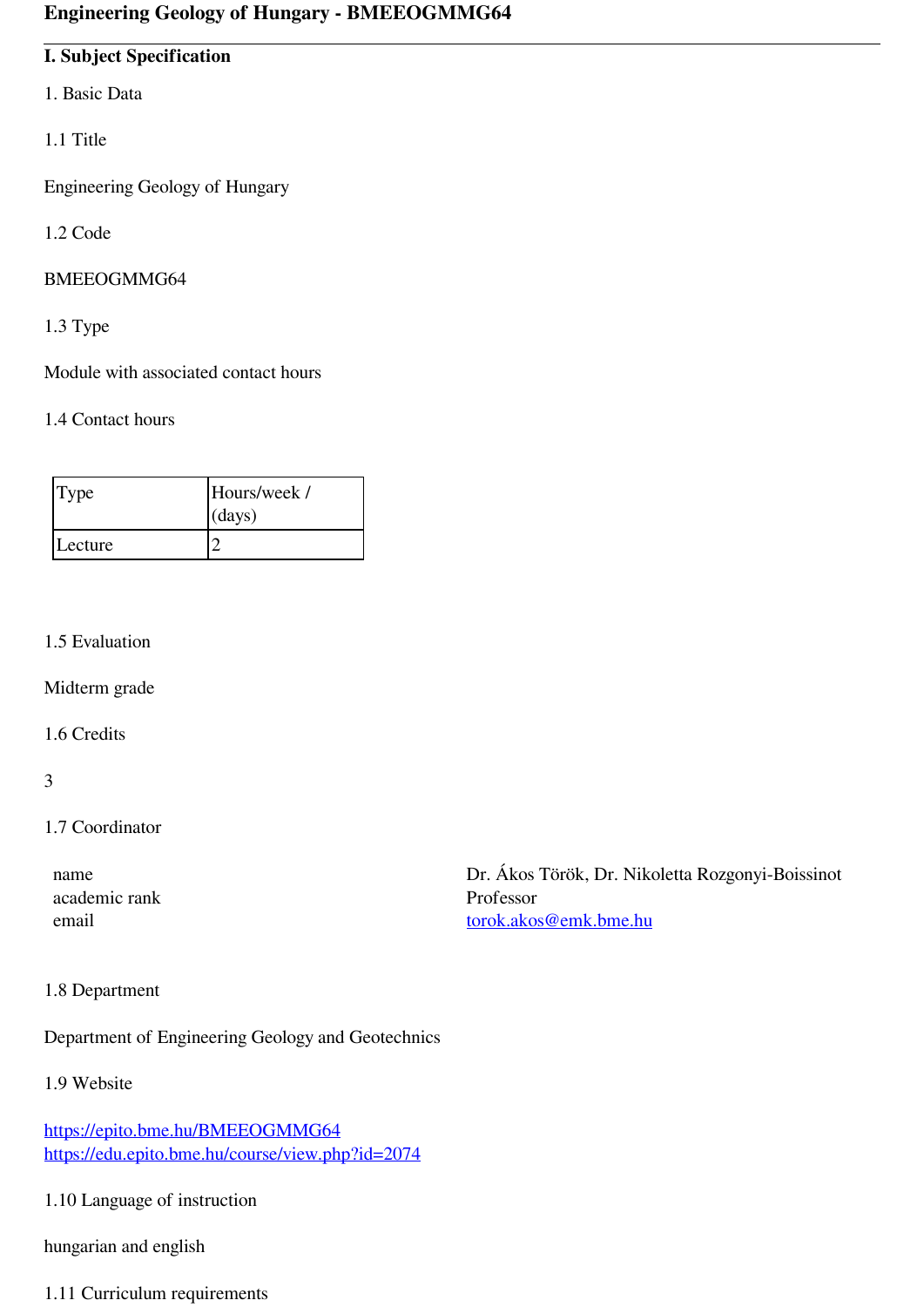Optional in the Structural Engineering (MSc) programme

1.12 Prerequisites

1.13 Effective date

5 February 2020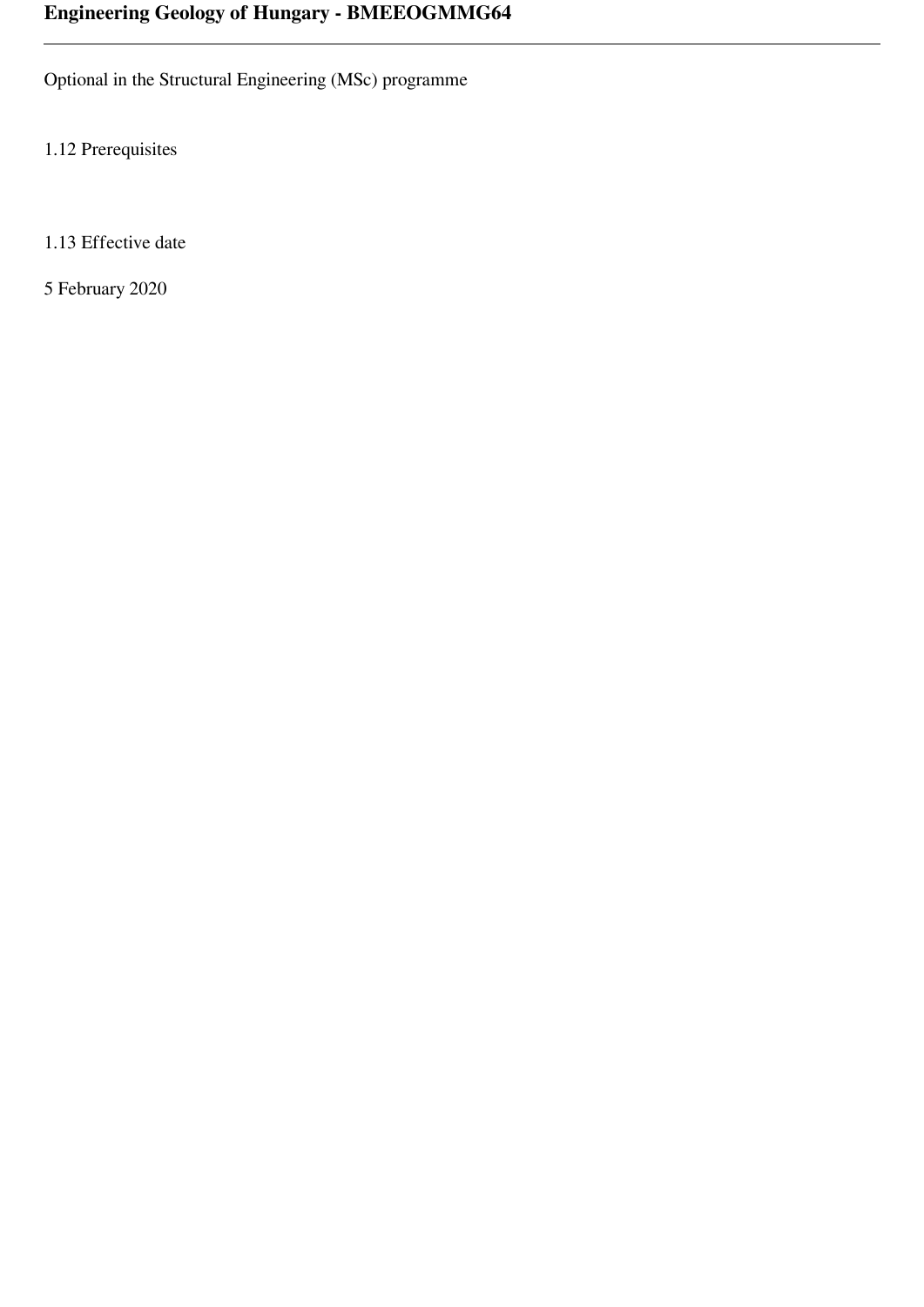2. Objectives and learning outcomes

### 2.1 Objectives

The goal of the subject, that the students getting familiar with the main geological regions of Hungary and gain the required regional and local geological knowledge for engineering design and operate of facilities. Furthermore it is also an important additional part of the course to present knowledge about the main geological structures of Hungary, the location of the most important soils and rocks, the surface-forming processes with anthropogenic effects, the most important relief forms caused by flowing water, wind. Introduces to the students the karstic landforms, and the surface forming effect of mining, road, railway and other civil engineering constructions. Furthermore the subject give comparison between the Hungarian and well-known international geological units and landforms.

### 2.2 Learning outcomes

Upon successful completion of this subject, the student:

A. Knowledge

- 1. is familiar with the geological structure of the main landscapes of Hungary,
- 2. knows the important properties of the main geological formations of Hungary,
- 3. is familiar with the processes which contribute to the formation of the landscapes
- 4. knows the major geomorphological features of the natural landscapes of Hungary,
- 5. recognizes the signs of geological formations and their cartographic representation,
- 6. knows the relief forms resulting from engineering activities.

B. Skills

- 1. is able to characterize typical geological formations,
- 2. is able to interpret geological maps,
- 3. is able to distinguish between the geological formations with help of geological maps during the field survey,
- 4. is capable of collecting and understanding the extant drilling results from an arbitrary area,
- 5. is able to collect geological and geomorphological data of an arbitrary area based on digital and paperbased datas,
- 6. is capable for written and oral presentation about the geological and geomorphological characteristics of a designated area.

C. Attitudes

- 1. expands knowledge continuously,
- 2. is open to use of information technology (IT) tools,
- 3. is open for independent research work,
- 4. strives for accurate and error-free problem solving,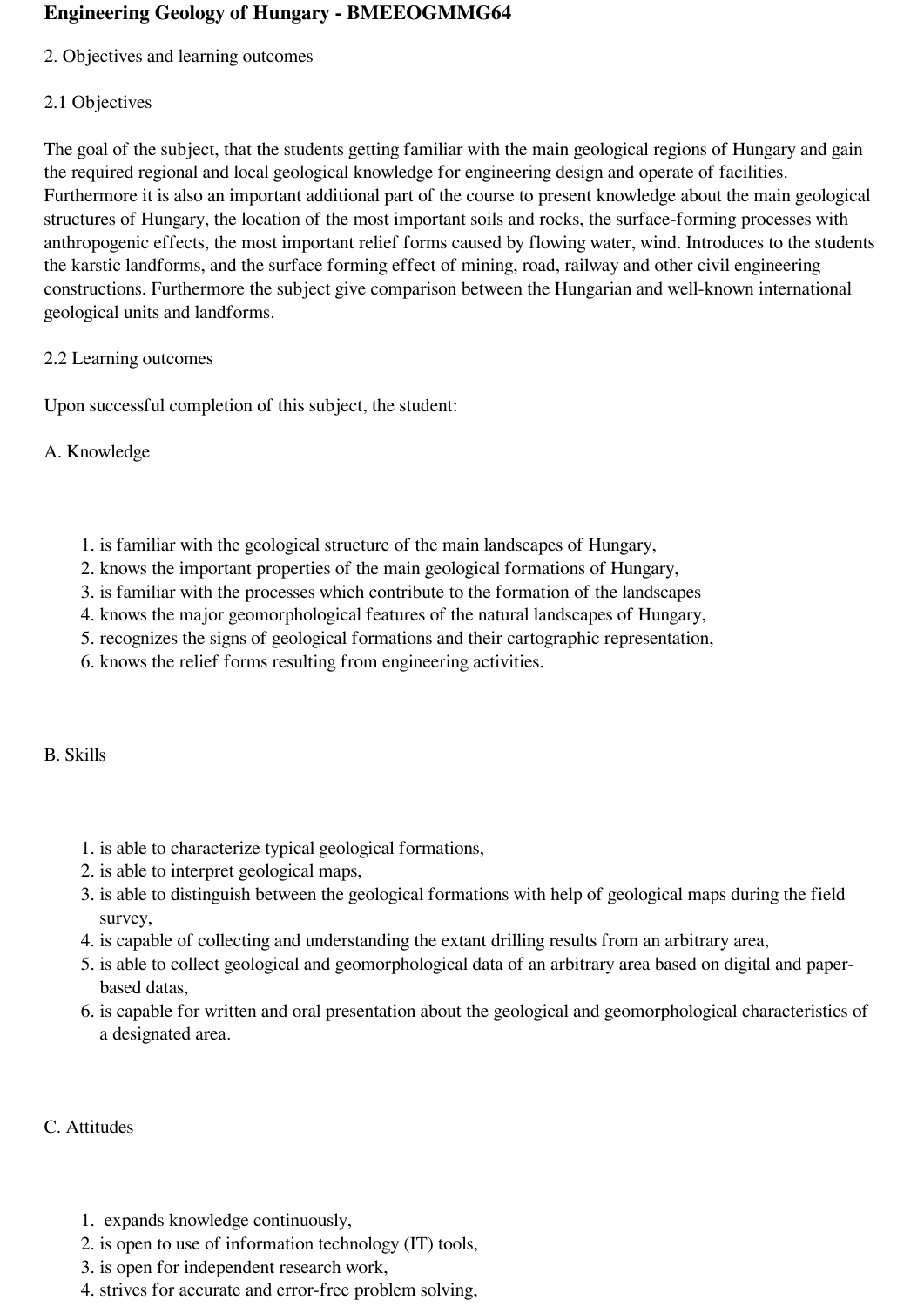- 5. is interested for the geological processes,
- 6. is ready to participate in field surveys.

#### D. Autonomy and Responsibility

- 1. researches independently in the databases of the previous drilling results about the designated area,
- 2. is open to accept well-founded critical comments,
- 3. prepares independently a geological and geomorphological documentation and presentation of the designated,
- 4. take care of the physical safety of themselves and others of others during the field trips.

#### 2.3 Methods

Lectures, written and oral presentation, use of IT-technics, field survey, self-made exercise.

#### 2.4 Course outline

| Week                               | <b>Topics of lectures</b>                                 |  |
|------------------------------------|-----------------------------------------------------------|--|
| 1.                                 | Summary of the geochronological knowledge, moving         |  |
|                                    | of crustal fragments, the position of the area of Hungary |  |
|                                    | in the geological ages.                                   |  |
| $\frac{2}{3}$ .                    | Structural outline of Hungary.                            |  |
|                                    | Geology of the Soproni and Kőszegi Mountains,             |  |
|                                    | geomorphology of the Eastern Alps.                        |  |
|                                    | Geology of the Mecsek and Villányi Mountains              |  |
| $\frac{4}{5}$ .<br>$\frac{5}{6}$ . | Geomorfology and geology of the Balaton-Highlands.        |  |
|                                    | Geomorfology and geology of the Vértes and Gerecse        |  |
|                                    | Mountains.                                                |  |
| $\frac{7}{8}$                      | Geomorfology and geology of the Budai Mountains.          |  |
|                                    | Geology of the right and left part of the Danube in       |  |
|                                    | Budapest, geomorphological features.                      |  |
| 9.                                 | Geomorfology and geology of the North Hungarian Mid-      |  |
|                                    | Mountains – sedimentary rocks, geomorphology of           |  |
|                                    | karsts.                                                   |  |
| $\overline{10}$ .                  | Geomorfology and geology of the North Hungarian Mid       |  |
|                                    | Mountains - volcanism                                     |  |
| $\overline{11}$ .                  | Geomorfology and geology of the Great Hungarian           |  |
|                                    | Plane, Little Hungarian Plane.                            |  |
|                                    | Summary.                                                  |  |
| $\frac{12}{13}$<br>$\frac{13}{14}$ | Field trip.                                               |  |
|                                    | Presentations of the students.                            |  |

The above programme is tentative and subject to changes due to calendar variations and other reasons specific to the actual semester. Consult the effective detailed course schedule of the course on the subject website.

#### 2.5 Study materials

- a) Printed lecture notes
- 1. Haas, J. (2015). Geology of Hungary, Springer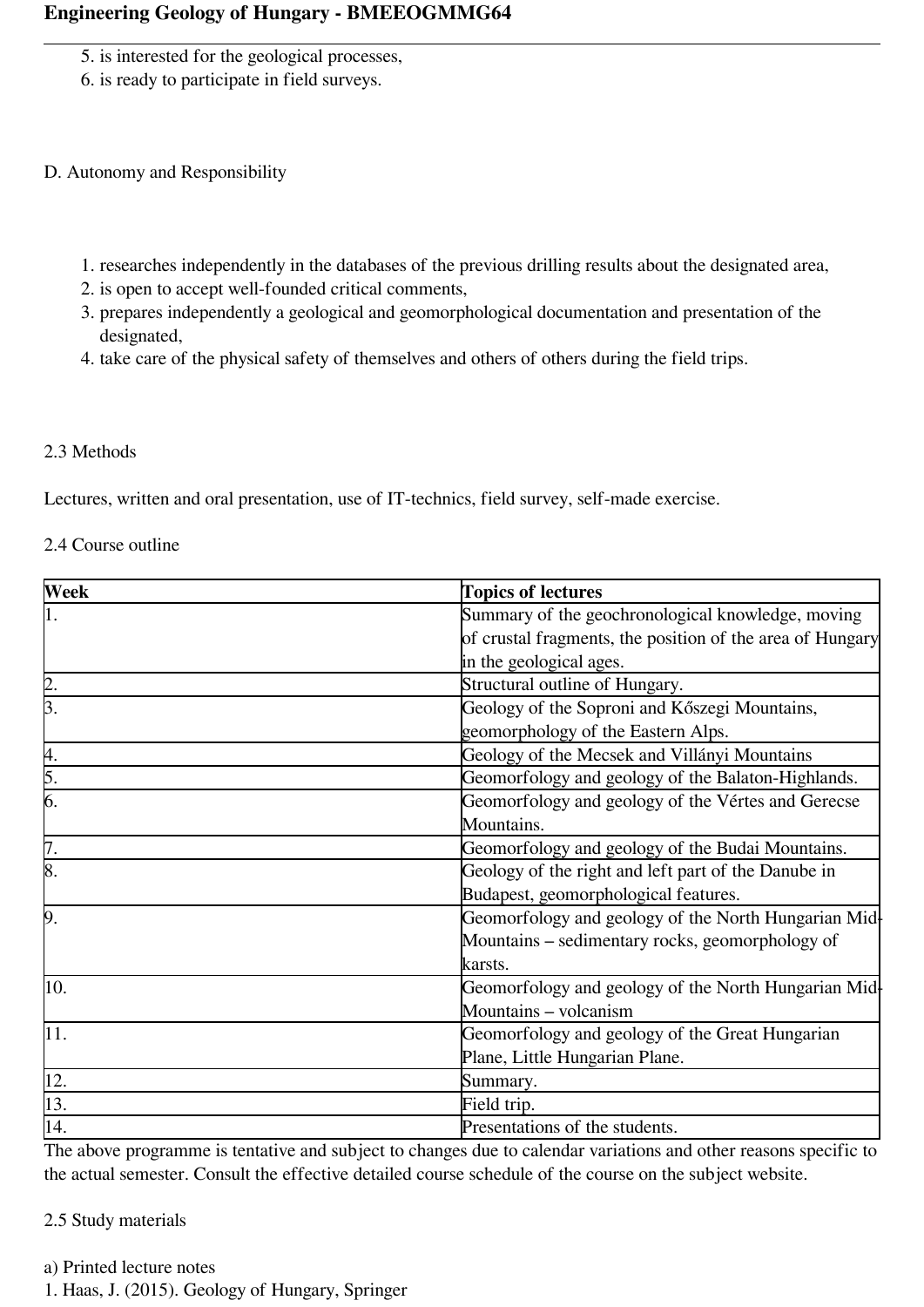b) Online materials

1. Lecture notes

2.6 Other information

1) Date of field survey may change depending on weather conditions.

2.7 Consultation

The instructors are available for consultation during their office hours, as advertised on the department

website. Special appointments can be requested via e‐mail: rozgonyi.nikoletta@epito.bme.hu

This Subject Datasheet is valid for:

2021/2022 semester II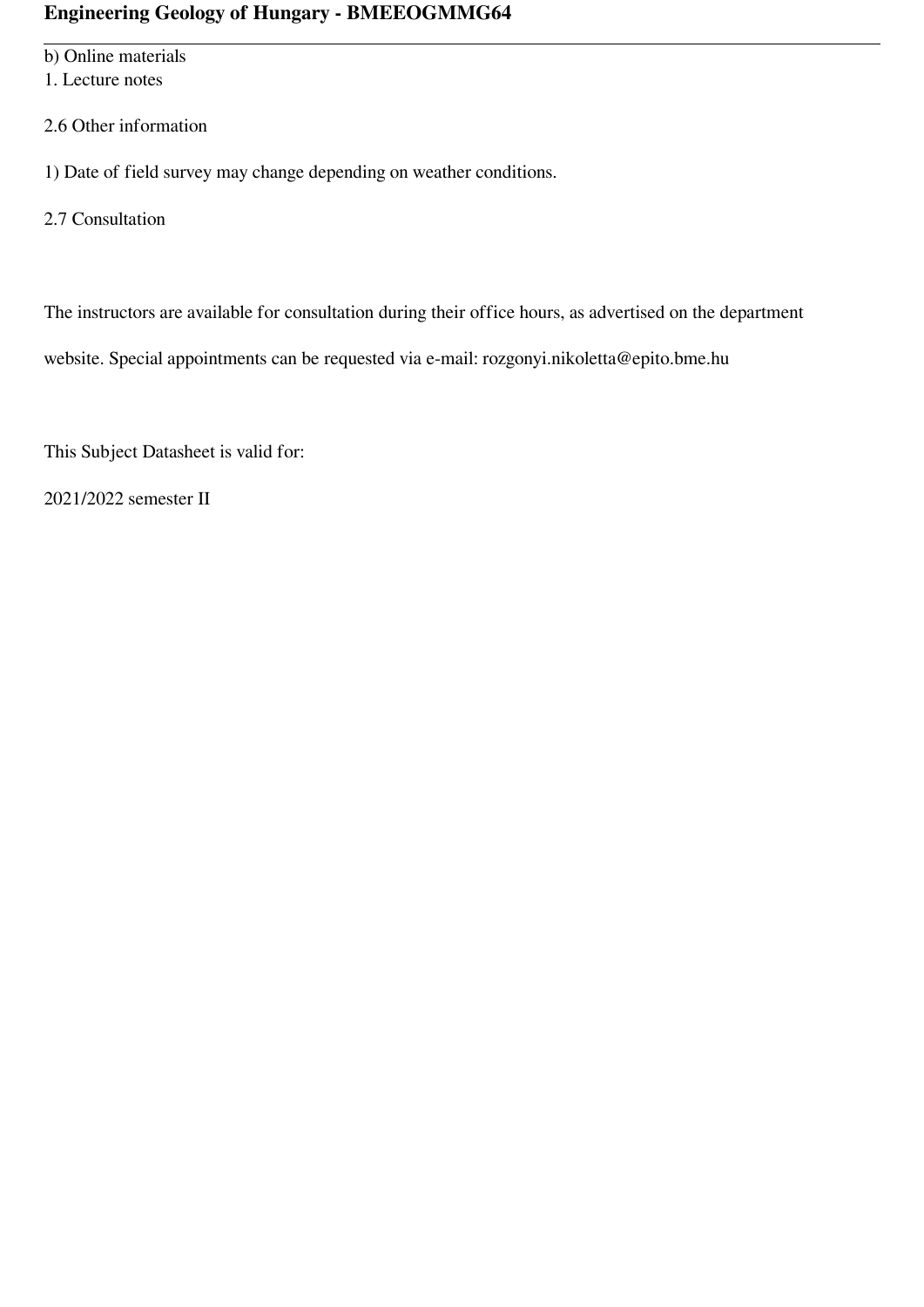#### **II. Subject requirements**

Assessment and evaluation of the learning outcomes

#### 3.1 General rules

The assessment of the learning outcomes specified in clause 2.2. above and the evaluation of student performance occurs via test, homework assignments and presentation.

#### 3.2 Assessment methods

| <b>Evaluation form</b> | <b>Abbreviation</b> | <b>Assessed learning outcomes</b>      |
|------------------------|---------------------|----------------------------------------|
| 1. midterm test        | MТ                  | $A.1-A.4; B.1-B.2$                     |
| 2. homework            | <b>HW</b>           | $A.1-A.6$ ; B.1-B.3, B.5-B.7; C.1-C.6; |
|                        |                     | $D.1-D.4$                              |
| oral presentation      | ОP                  | B.1, B.6-B.7; C.1-C.3; D.2, D.4        |

The dates of deadlines of assignments/homework can be found in the detailed course schedule on the subject's website.

#### 3.3 Evaluation system

| <b>Abbreviation</b> | <b>Score</b> |
|---------------------|--------------|
| <b>MT</b>           | $50\%$       |
| <b>HW</b>           | 30%          |
| $\overline{OP}$     | 20%          |
| <b>Sum</b>          | $100\%$      |

To obtain the midterm grade the student must reach separately 50% of the control test, and homework and oral presentation.

#### 3.4 Requirements and validity of signature

There is no signature for this subject.

#### 3.5 Grading system

Determination of the final grade is according to the below described considerations:

The final grade is the average value of the result of the midterm test and the homework weighted

| according to the clause $3.3$ . Grade |                    | Points $(P)$        |
|---------------------------------------|--------------------|---------------------|
|                                       | excellent $(5)$    | $85 \le P$          |
|                                       | good(4)            | 74<=P<84%           |
|                                       | satisfactory $(3)$ | $62 \le P \le 73\%$ |
|                                       | passed $(2)$       | $51 \le P \le 61\%$ |
|                                       | failed $(1)$       | $P<50\%$            |

#### 3.6 Retake and repeat

1) Homework – after the payment of the fee determinated in the regulation – can be submit with delay until 16.00 or in electronic format until 23.59 of the last day of the completion week.

2) The submitted and accepted homework can be corrected without any fee until the deadline described in the point 1.

3) The midterm test can be retaken in the last practical week free of charge. In case of correction the better result will be taking into account from the new and previous results.